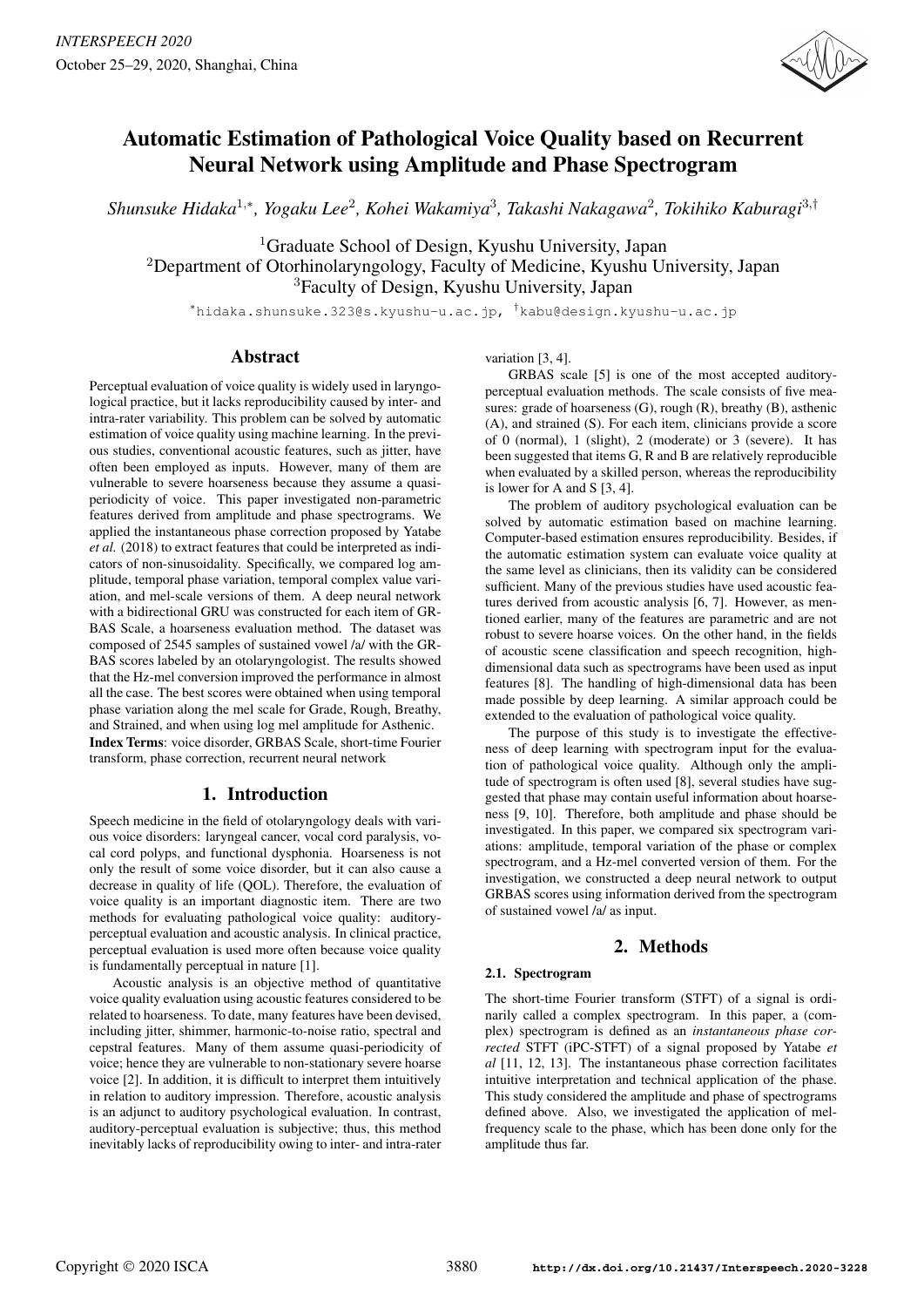#### *2.1.1. Instantaneous phase correction*

Instantaneous phase correction [11, 12, 13] is a method that focuses on the properties of the phase spectrogram of sinusoidal waves. So, let us first investigate its nature. The following explanation should be referred to [11, 12, 13].

The STFT of a signal  $x(t)$  with respect to a fixed real window function  $w(t)$  is defined as

$$
\mathcal{F}^w x(m,n) = \sum_{l=an}^{an+L-1} x(l) w(l-an) e^{-2\pi i m l/L}, \quad (1)
$$

where  $i = \sqrt{-1}$ ,  $L \in \mathbb{N}$  is the length of  $w(t)$ ,  $n \in \mathbb{N}$  and  $m \in \mathbb{N}$ N are the time and frequency indices respectively, and  $a \in \mathbb{N}$  is the time-shifting step. For a complex sinusoid  $x(l) = e^{2\pi i \xi l/L}$ where  $\xi \in \mathbb{R}$ , the following relationship holds when there exists a certain frequency index m such that  $\xi = m$ :

$$
\mathcal{F}^w x(\xi, n+1) = \mathcal{F}^w x(\xi, n) = \sum_{l=0}^{L-1} w(l). \tag{2}
$$

However, if the condition is removed,  $\xi$  cannot be assigned as a frequency index. For any frequency index  $m$ , the following relation holds:

$$
\mathcal{F}^w x(m, n+1) e^{-2\pi i a \delta/L} = \mathcal{F}^w x(m, n), \tag{3}
$$

where  $\delta = \xi - m$  is the deviation; thus, the STFT's phase  $\phi(m, n)$  (with appropriate unwrapping) has the following relation:

$$
\phi(m, n+1) = \phi(m, n) + \frac{2\pi\delta}{L}.
$$
 (4)

The last term  $2\pi\delta/L$  is caused by discretization. In fact, the deviation  $\delta$  corresponds to the relative instantaneous frequency  $\partial \phi / \partial n$ . This indicates that, for the sinusoidal wave, the phase in the next frame is predictable from the phase and instantaneous frequency in the current frame.

Instantaneous phase correction aims to reduce the amount of mismatch between the frequencies of a sinusoid and frequency bins [12]. For this purpose, relative instantaneous frequency is used. The iPC-STFT of a signal  $x(t)$  with respect to a fixed real window  $w(t)$  was proposed in [11]:

$$
\mathcal{F}_{\text{iPC}}^w = A \odot \mathcal{F}^w,\tag{5}
$$

where  $A(m, n)$  is the instantaneous phase correction matrix defined by

$$
A(m,n) = \prod_{\eta=0}^{n-1} \exp\left(-2\pi i \left. \frac{\partial \phi(m,n)}{\partial n} \right|_{n=\eta} / L\right) \tag{6}
$$

with  $A(m, 0) = 1$  for all m, and  $\odot$  is the Hadamard product (this notaion is according to [13]). As mentioned at the beginning of this subsection, we refer to an iPC-STFT as a (complex) spectrogram in particular.

For a signal composed of three sinusoidal waves with background noise, the STFT and the iPC-STFT are shown in Figure 1. In the frequency bins containing a frequency component of by the sinusoidal waves, the phase of STFT is rotated, while that of iPC-STFT is almost constant. In other words, concerning the iPC-STFT, the difference of the phase between the adjacent frames is almost zero in the sinusoid-dominated frequency bins, while it takes seemingly random values in the other bins. That is, instantaneous phase correction makes the existence of a sinusoidal component more distinctive; hence, instantaneous phase correction has been applied to some applications enhancing or distinguishing sinusoidal components such as speech enhancement [11] and harmonic/percussive source



Figure 1: *Spectrograms of a signal composed of three sinusoidal waves with background noise. Note that the amplitude of the STFT and that of the iPC-STFT are the same. The color map for the phase spectrograms is cyclic to resolve the phase discontinuity. Due to the effect of instantaneous phase correction, the phase of the iPC-STFT is almost constant in the frequency bins affected by the sinusoidal waves.*

separation [13]. Incidentally, pathological voice is characterized by its non-stationarity, fluctuation, and high noisiness compared to the normal voice. Therefore, we could expect that the iPC-SPEC might include these characteristics as phase variations. This is why we adopted iPC-STFT instead of the usual STFT.

#### *2.1.2. Input features*

In this study, we considered the following spectrograms as the input features: log-amplitude spectrogram (LogAmp), absolute temporal difference of phase spectrogram (DiffPhase), and absolute temporal difference of complex spectrogram (DiffComplex). They are defined as follows:

$$
LogAmpw x = 10 log10 |\mathcal{F}_{iPC}^w x|^2,
$$
 (7)

$$
\text{DiffPhase}^w x = |D_t U_t \angle \mathcal{F}_{iPC}^w x|,\tag{8}
$$

$$
\text{DiffComplex}^w x = 10 \log_{10} |D_t \mathcal{F}_{iPC}^w x|^2, \tag{9}
$$

where w is a real window function,  $D_t$  is the temporal difference  $(D_t z)(m, n) = z(m, n) - z(m, n-1)$ ,  $U_t$  is the temporal phase unwrapping, and ∠ is the angle. LogAmp is used in various applications and it can be intuitively interpreted. DiffPhase can be considered as a measure of non-sinusoidality. As already mentioned in the previous part, DiffPhase is almost zero in the sinusoid-dominated frequency bins, while it takes seemingly random values in other bins. We expected DiffPhase to contain information attributable to pathological voice characteristics such as non-stationarity. DiffComplex differs from the other two features in that it takes amplitude and phase into account simultaneously. DiffComplex appears in the computation of a feature called "phase corrected total variation (PCTV)" [11, 14]. The PCTV is defined as the  $l^1$  norm of  $D_t \mathcal{F}_{iP\cap}^w x$ . In fact, in order to improve the PCTV, instantaneous phase correction was introduced in [11]. DiffComplex is expected to reflect the presence of noise or fluctuating components. DiffPhase could be interpreted as the 'ratio' of non-sinusoidality to sinusoidality, while DiffComplex as the 'strength' of non-sinusoidality.

In addition to the above features, a Hz-mel conversion was also taken into consideration. The mel scale [15] is a perceptually proportional scale of pitch based on human hearing. The evaluation of pathological voice quality is exactly based on human hearing; thus, it is expected that the conversion would be an effective dimensionality reduction. Traditionally, the conversion has been applied only to amplitude spectrograms, but in this paper, it is also applied to the other two features. The mel versions are as follows: log mel amplitude spectrogram (Mel-LogAmp), mel absolute temporal difference of phase spectro-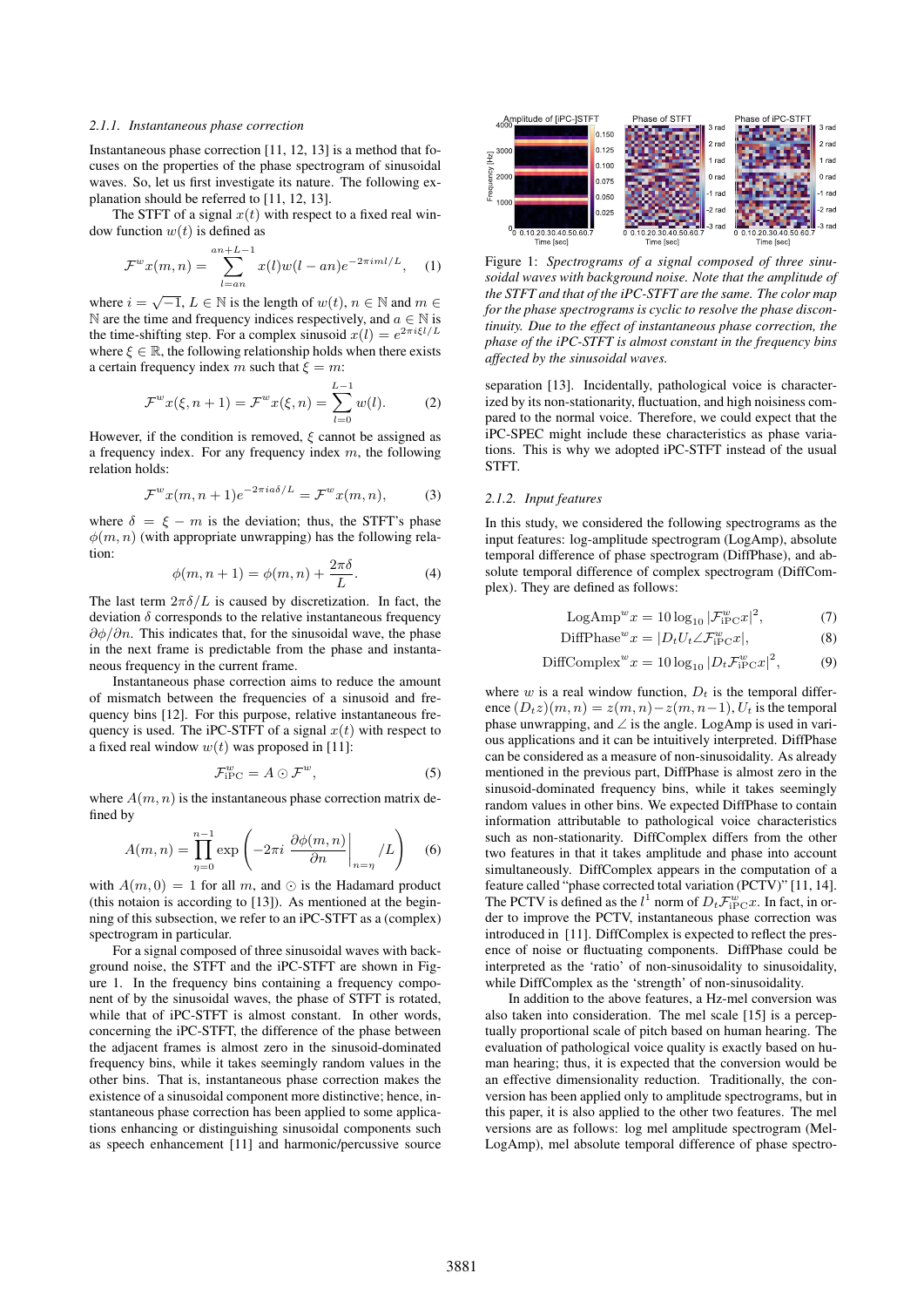

Figure 2: *The heatmap of the input features calculated from a sustained vowel /a/. The voice was rated as G3 R0 B3 A0 S1 by the doctor who gave all the scores of our dataset for the experiment.*

gram (MelDiffPhase), mel absolute temporal difference of complex spectrogram (MelDiffComplex). They are calculated by

$$
\text{MelLogAmp}^w x = 10 \log_{10} M(|\mathcal{F}_{iPC}^w x|^2),\tag{10}
$$

$$
\text{MelDiffPhase}^w x = M | D_t U_t \angle \mathcal{F}_{iPC}^w x |,
$$
\n(11)

$$
\text{MelDiffComplex}^w x = 10 \log_{10} M(|D_t \mathcal{F}_{iPC}^w x|^2), \quad (12)
$$

where  $M$  is the Hz-mel conversion, and other symbols are the same as in Eq.  $(7)$ – $(9)$ .

Figure 2 shows the heatmap of the features calculated from a sustained vowel /a/. They were used as the input to a DNN described below.

#### 2.2. Deep Neural Network

In this study, we constructed a DNN with a bidirectional GRU [16] and fully connected layers. Independent DNNs were constructed for each GRBAS item. They input the spectral sequences of input features and output a score of 0, 1, 2 or 3 as a solution to the classification problem.

Table 1 shows the block diagram of the DNN. The dynamic standardizer updates its running mean and variance each time a new input comes, and then uses them to standardize the input so that the standard deviation is 1 and the mean is 0. Note that the standardization is done independently for each frequency bin. The update rule of running statistics is as follows:

$$
\hat{x}_{\text{new}} = 0.9\hat{x}_{\text{current}} + 0.1x_{\text{input}},\tag{13}
$$

where  $\hat{x}_{new}$  is the new running statistic,  $\hat{x}_{current}$  is the current running one, and  $x_{input}$  is the observed value calculated from the new input. Dropout [17] and  $l^2$  regularization are introduced to reduce overfitting, and gradient norm clipping [18] is applied to suppress gradient explosion [18]. We trained the DNN using the cross-entropy error as a loss function and Adam [19] as an optimizer.

# 3. Experimental Results

## 3.1. Database

We built a database consisting of 2545 samples (524 females and 859 males) of sustained vowel /a/. 2475 samples (504 females and 809 males) were pathological voice samples recorded

Table 1: *The structure of the DNN. Data flows from top to bottom in forward propagation, and from bottom to top in backpropagation. The value in parentheses represents the dimension of output (*X *is the total number of the frequency bins of one input feature,* N *is the parameter for the hidden size). The output sequences of the forward and reverse layers of the bidirectional GRU are averaged over time and then combined as inputs to the subsequent layers. The structure of the "hidden layer" in the left table is as shown in the right. The last output dimension of the DNN is four in order to output the score of 0, 1, 2, or 3 as a solution to the classification problem.*

| DNN                                                                                                                                                                                        |                                                                                              |  |  |
|--------------------------------------------------------------------------------------------------------------------------------------------------------------------------------------------|----------------------------------------------------------------------------------------------|--|--|
| <i>Input</i> $(X)$<br>Dynamic standardizer $(X)$<br>Fully connected $(N)$<br>Bidirectional GRU $(2N)$<br>Dropout $(2N)$<br>0–2 hidden layers $(2N)$<br>Fully connected (4)<br>Output $(4)$ | A hidden layer                                                                               |  |  |
|                                                                                                                                                                                            | <i>Input</i> $(2N)$<br>Fully connected $(2N)$<br>ReLU(2N)<br>Dropout $(2N)$<br>Output $(2N)$ |  |  |

at Kyushu University Hospital, and the remaining 70 samples (20 females and 50 males) were healthy voice samples recorded at the Ohashi Campus of Kyushu University. The causes of voice disorders included vocal cord paralysis, laryngeal cancer, vocal cord polyps, and spasmodic dysphonia. Although the recording environment was not consistent, each sample was recorded in a soundproof room with a microphone having a relatively flat frequency response. One expert otolaryngologist rated and labeled the GRBAS scores to each sample. The sound was played from headphones (MDR-CD900ST, SONY) through an audio interface (UA-25EX, cakewalk by Roland) connected to a PC. For the rating, the sampling frequency was set to 48 kHz (the original sampling frequency was either 48 kHz, 50 kHz, or 96 kHz).

### 3.2. Experiments

From the database, we computed all the features described in Section 2.1.2. Before the feature extraction, the sampling frequency was downsampled to 16 kHz. For the framing of iPC-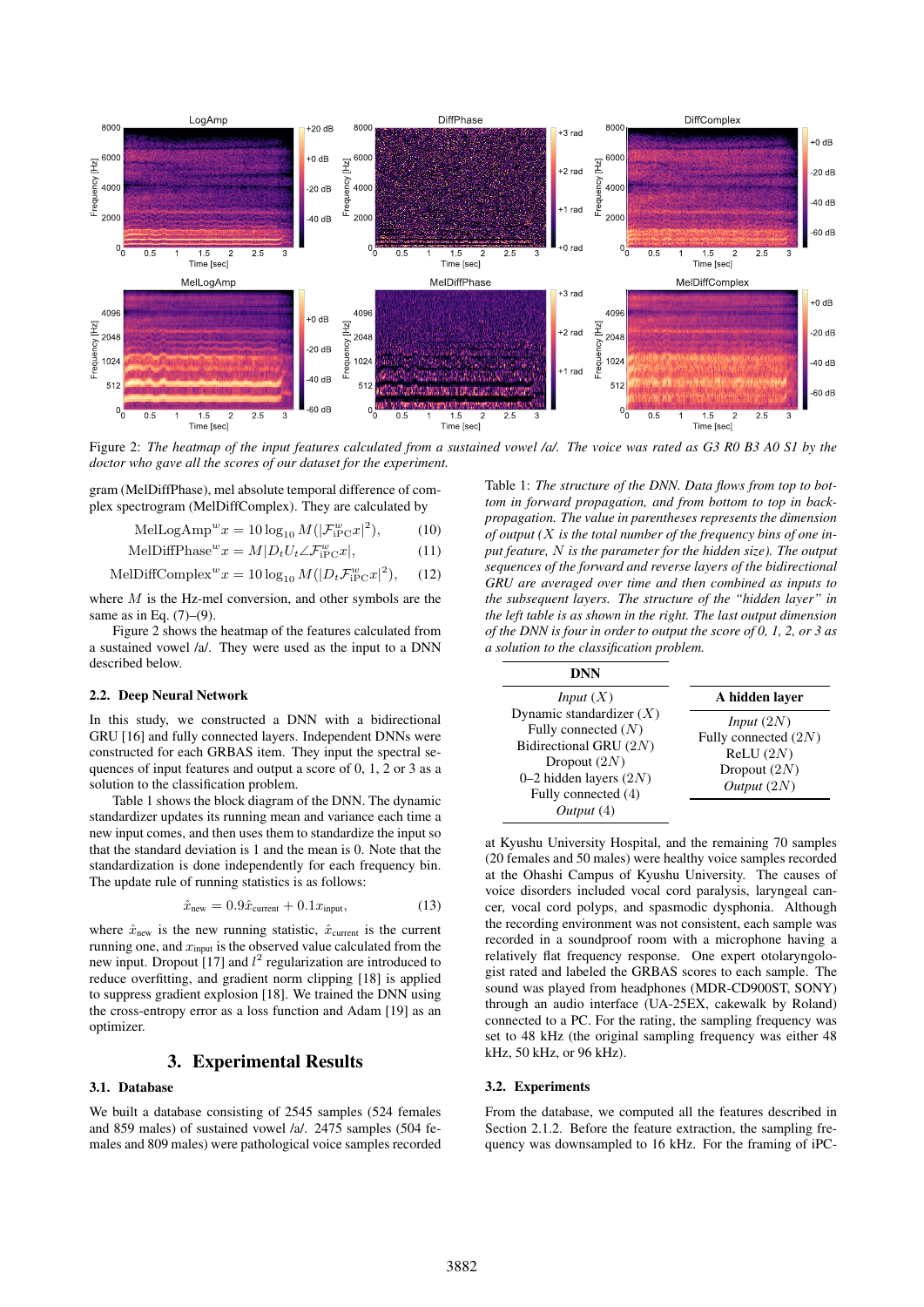

Figure 3: The results from five-fold cross validation. The statistic on the vertical axis is linear weighted Cohen's kappa index κ<sub>L</sub>. Error *bars represent the standard deviation. The test dataset was evaluated using the model obtained through the training when the loss to the validation dataset was the minimum. The value for each GRBAS item and each feature was obtained using DNN parameter values* with the highest  $\kappa_L$ .

STFT, we used a 512-sample Hann window, with shifts of 128 samples. The mel filterbank consisted of 80 triangular filters. Each filter was normalized for the area  $(l<sup>1</sup>$  norm) to be one. As a definition of the mel scale, the implementation by Slaney [20] was used. The value of each spectrogram was normalized from zero to one. The total number of frequency bins was 257 for iPC-STFT and 80 for mel-scale features.

We constructed and tested the DNN models using Py-Torch [21]. For some parameters of the DNN, We executed a grid search: the parameter  $N$  for hidden size in Table 1 was either 128, 256, or 512, and the number of hidden layers was either two, three, or four. The parameters for the training were set as follows. The learning rate was 0.001, the weight of the  $l^2$ regularization was 0.001, the gradient norm clipping threshold was 1.0, the dropout rate was 0.5, and the batch size was 128. The training was terminated when the minimum loss value was not updated for 15 epochs in succession.

For each GRBAS item, we compared the following eight features: LogAmp, DiffPhase, DiffComplex, Mel-LogAmp, MelDiffPhase, MelDiffComplex, the combined vector of LogAmp and DiffPhase (LogAmp+DiffPhase), the combined vector of MelLogAmp and MelDiffPhase (Mel-LogAmp+MelDiffPhase). Five-fold cross validation was used to evaluate the performance. We used 300 samples for the test and the rest samples were for training and validation (the speakers for the test and those for the training and validation were completely separated). Table 2 shows the distribution of the dataset.

|  |  | Table 2: The dataset distribution. |
|--|--|------------------------------------|
|--|--|------------------------------------|

| Division   | Score | G    | R    | В   | А    | S    |
|------------|-------|------|------|-----|------|------|
| Test       | 0     | 30   | 89   | 92  | 160  | 97   |
|            |       | 90   | 110  | 102 | 97   | 101  |
|            | 2     | 90   | 63   | 67  | 37   | 65   |
|            | 3     | 90   | 38   | 39  | 6    | 37   |
| Training/  | 0     | 198  | 634  | 698 | 1614 | 827  |
| Validation |       | 1059 | 1071 | 867 | 544  | 1018 |
|            | 2     | 614  | 386  | 431 | 81   | 293  |
|            | 3     | 374  | 154  | 249 | 6    | 107  |

#### 3.3. Results and Discussion

Figure 3 shows the experimental results. We evaluated the performance with linear weighted Cohen's kappa index  $\kappa_L$  [22], which takes into account the possibility of the agreement occurring by chance. The  $\kappa_L$  value indicates the strength of agreement, with a maximum of 1. For all GRBAS items, Hz-mel conversion improved the performance; except for DiffComplex and MelDiffComplex for item A. The comparison of features with Hz-mel conversion was as follows. The highest values for items G, R, A, and S were obtained by MelLogAmp+MelDiff-Phase; that for item B by MelDiffPhase. The lowest values for items G, R, B, and S were obtained by MelDiffComplex; that for item A by MelDiffPhase. In the Landis and Koch's benchmark [23], the best scores in Figure 3 are ranked as follows: substantial for G and B; moderate for R and S; slight for A. Also, when comparing MelLogAmp and MelDiffPhase, MelDiffPhase outperformed MelLogAmp for items G, R, B, and S, while MelLogAmp did MelDiffPhase for item A.

The Hz-mel conversion, which is a linear map to a lower dimension, could be represented by fully connected layers in the DNN. In other words, the 'raw' spectrogram without the Hz-mel conversion contains abundant information. Nevertheless, in the present study, we find that the Hz-mel conversion is effective in almost all cases. The results suggest that Hzmel conversion is a dimensionality reduction that can retain important information for auditory impressions. Also, the size of our dataset might have been too small for the dimension of raw spectrograms.

In this paper, we showed that valuable information can be extracted from the phase using the instantaneous phase correction. Besides, for items G, R, B, and S, the phase information was more effective than the amplitude information. This suggests that the phase variation could contain information specific to hoarseness, such as noise, non-stationarity, and fluctuation. Only for item A, the amplitude information had more contribution. This implies that asthenic can be associated with amplitude. The complex value variation was less effective. We suspect that one of the reasons for this might be the ambiguity of the harmonic structure in the complex value variation, as seen in Figure 2.

## 4. Conclusions

In this paper, we investigated the automatic estimation of pathological voice quality using the DNN, which inputted the information derived from amplitude and phase spectrograms. The temporal variation of phase with the instantaneous phase correction was shown to be effective in the evaluation of pathological voice. The experimental results suggest the complementarity of amplitude and phase spectrograms and the importance of considering both together. Future work should exploit a convolutional neural network, that can utilize the amplitude and phase in the time-frequency plane.